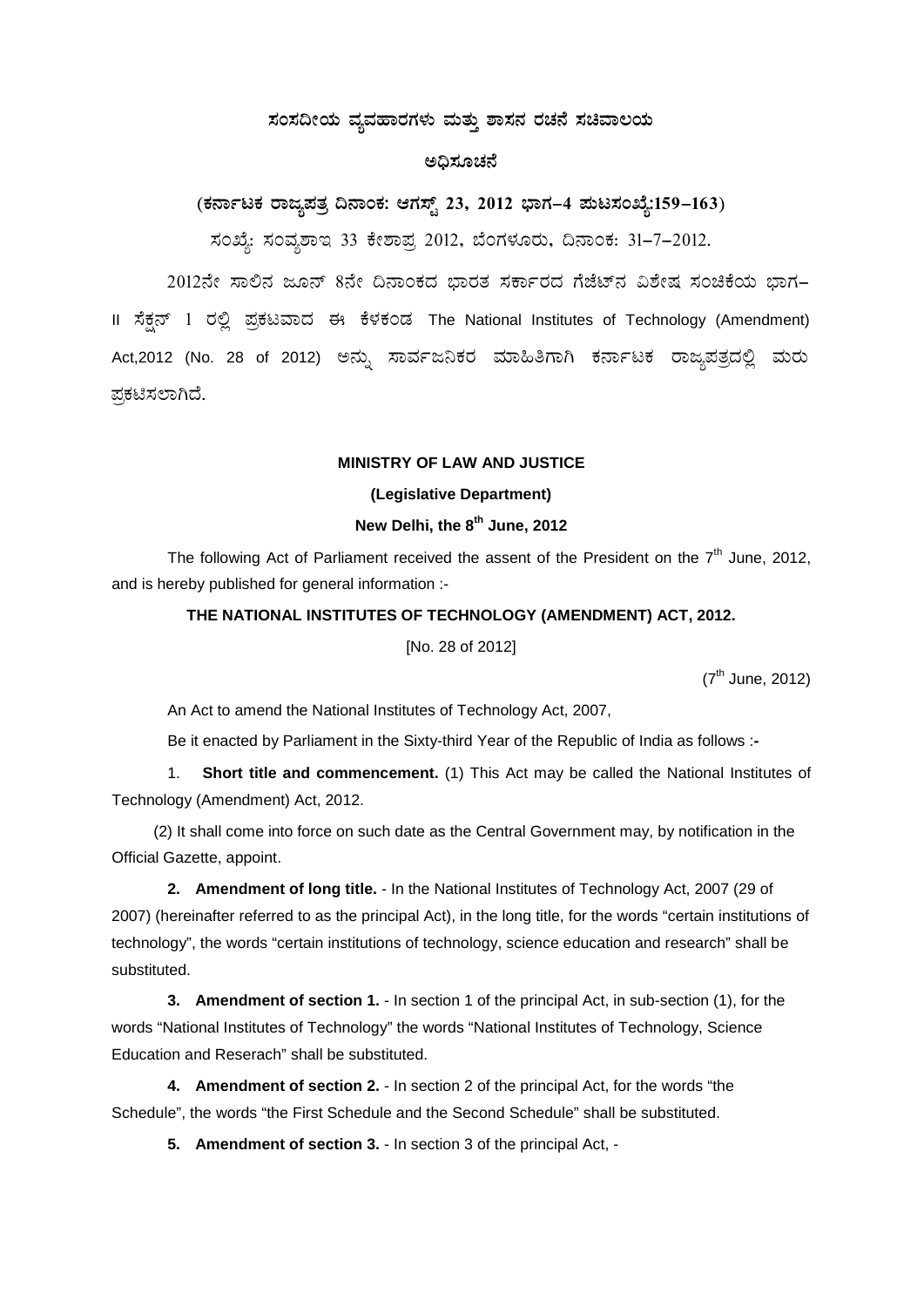(i) in clause (c) for the words "the Schedule" at both the places where they occur, the words "the First Schedule and the Second Schedule" shall be substituted ;

(ii) in clause (d), after the word and figures "section 30" the words, brackets, figures and letter "or sub-section (1) of section 30A, as the case may be," shall be inserted;

(iii) in clause (g), for the words "the Schedule", the words "the First Schedule and the Second Schedule" shall be substituted ;

(iv) in clause (k), for the words "the Schedule", the words "the First Schedule and the Second Schedule" shall be substituted ;

(v) in clause (m), for the words "the Schedule", the words "the First Schedule and the Second Schedule" shall be substituted.

**6. Amendment of section 4.** - In section 4 of the principal Act, in sub-section (1), for the words "the Schedule" the words "the First Schedule and the Second Schedule" shall be substituted.

**7. Amendment of section 6.** - In section 6 of the principal Act, in sub-section (1), in clause (h), the words "and the Deputy Director" shall be omitted.

**8. Amendment of section 11.** - In section 11 of the principal Act, -

(i) for the word "Institute" wherever it occurs, the words "Institute mentioned in the First Schedule" shall be substituted ;

(ii) in clause (e), the word "and" occurring at the end shall be omitted ;

(iii) after clause (f), the following clause shall be inserted, namely :-

"(g) the Director of the Indian Institute of Technology in whose zone the Institute is located, or his nominee, not below the rank of a Professor."

**9. Insertion of new section 11A.** After section 11 of the principal Act, the following section shall be inserted, namely :-

"11A. **Board of Institutes of Second Schedule.-** The Board of every Institute mentioned in the Second Schedule shall consist of the following members, namely :-

- (a) the Chairperson to be nominated by the Visitor ;
- (b) Secretary, Department of Higher Education, Government of India, or his nominee not below the rank of the Joint Secretary to the Government of India, ex officio ;
- (c) Director of the Institute, ex-officio ;
- (d) Director of Indian Institute of Science, Bangalore, ex-officio;
- (e) Director of one of the Indian Institutes of Technology, to be nominated by the Central Government ;
- (f) two Secretaries to the Government of India, to be nominated by the Central Government representing its Scientific or Industrial Ministries ;
- (g) Chief Secretary of the State in which the Institute is located, or his nominee not below the rank of the Joint Secretary to the Government of India, ex officio ;
- (h) two professors of the Institute to be nominated by the Senate ;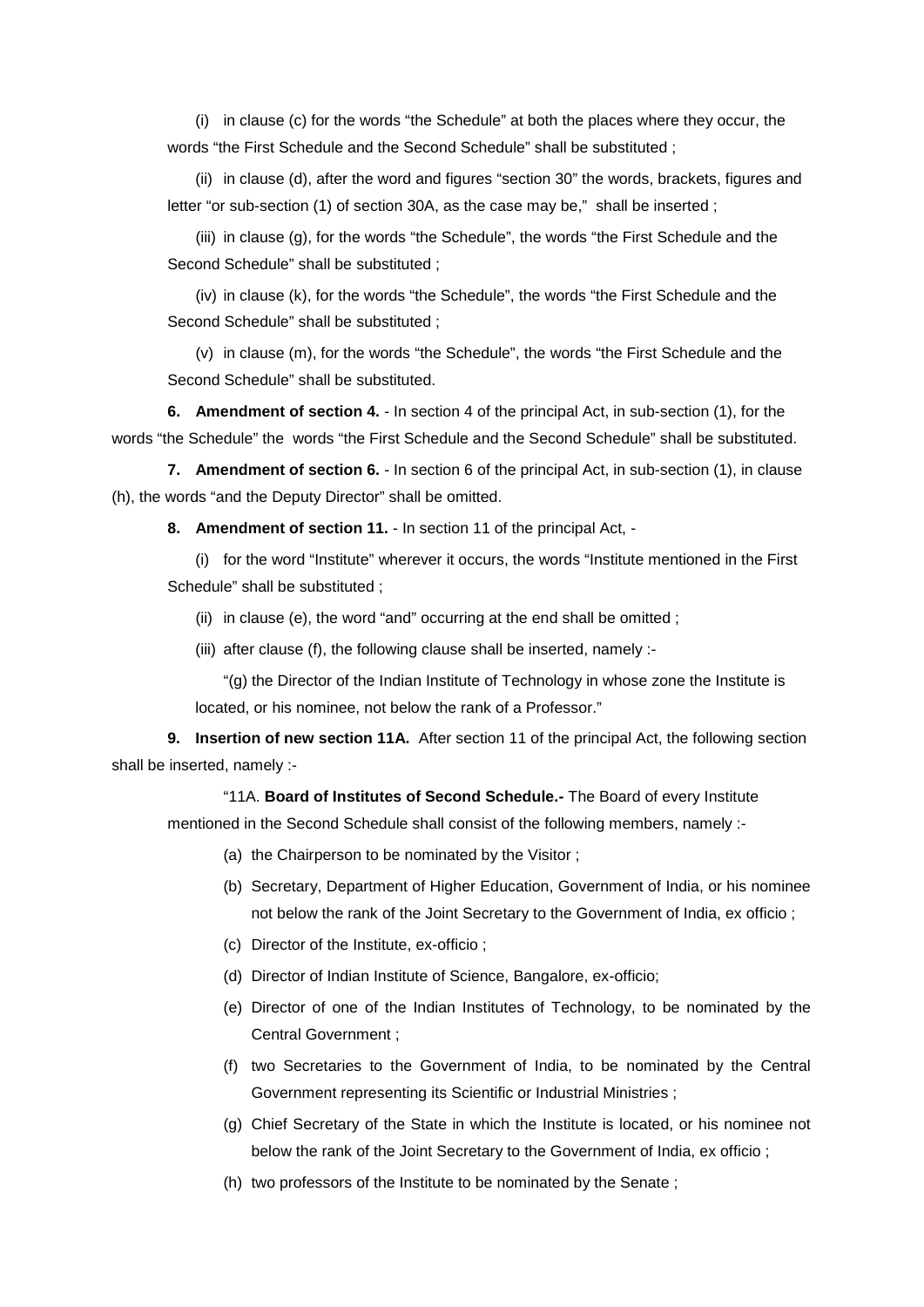- (i) two eminent scientists, to be nominated by the Council, having special knowledge or practical experience in respect of education, engineering or science, one of whom shall be a woman ; and
- (j) Financial Advisor, Ministry of Human Resource Development,
- **10. Amendment of section 12.** In section 12 of the principal Act,
	- (i)in clause (c), after the figures "11", the words, brackets, letters and figures "and clause (h) of section 11A" shall be inserted ;
	- (ii) in clause (d), after the word and figures "section 11", the words, figures and letter "or section 11A, as the case may be", shall be inserted.
	- (iii)in clause (f), after the figures "11", the words, brackets, letters and figures "and clauses (c) and (h) of section 11A" shall be inserted.
- **11. Amendment of section 17.** In section 17 of the principal Act,-
	- (a) in sub-section (1), the words "and Deputy Director" shall be omitted ;
	- (b) for sub-section (5), the following sub-section shall be substituted, namely :-

"(5) The Deputy Director of every Institute shall be appointed in such manner and on such terms and conditions as may be laid down by the Statutes and shall exercise such powers and perform such duties as may be assigned to him by this Act or the Statutes or by the Director."

**12. Amendment of section 24.** - In section 24 of the principal Act, the words " and Deputy Director" shall be omitted.

**13. Amendment of section 30.** - In section 30 of the principal Act, in sub-section (1), for the word "Schedule", the words "First-Schedule" shall be substituted.

**14. Insertion of new section 30A.** After section 30 of the principal Act, the following section shall be inserted, namely :-

:-

**Establishment of Council for the Institutes of Second Schedule.** "30A.(1) With effect from such date as the Central Government may, by notification, specify in this behalf, there shall be established for all the Institutes specified in column 3 of the Second Schedule, a central body to be called the Council.

(2) The Council under sub-section (1) shall consist of the following members, namely

- (a) the Minister in charge of the Ministry or Department of the Central Government having administrative control of the technical education, ex officio, Chairman ;
- (b) the Secretary to the Government of India in charge of the Ministry or Department of the Central Government having administrative control of the technical education, ex officio, Vice-chairman ;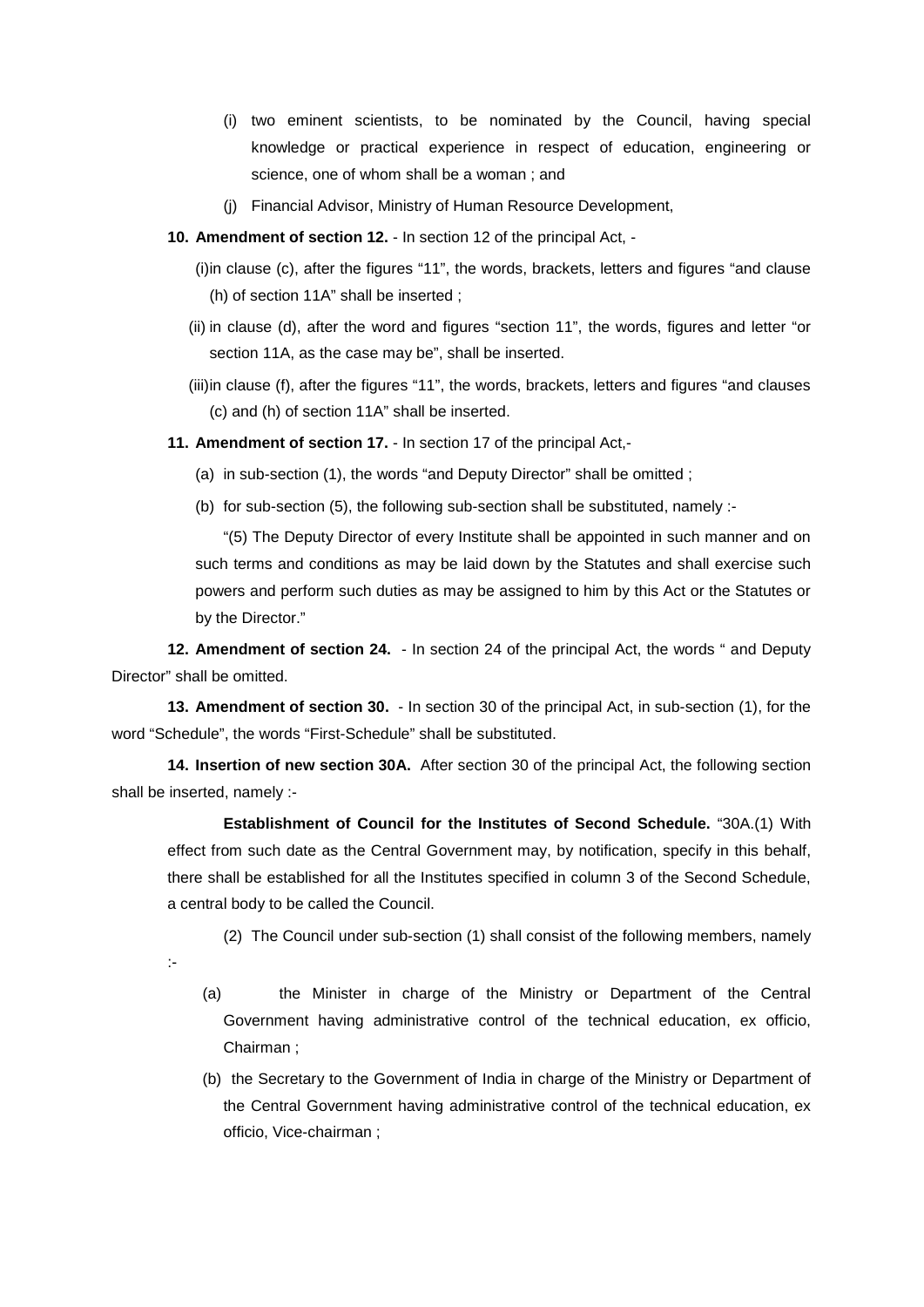- (c) the Chairperson of every Board of the Institutes mentioned in the Second Schedule, ex officio ;
- (d) the Director of every Institute mentioned in the Second Schedule, ex-officio ;
- (e) the Chairman, University Grants Commission, ex-officio
- (f) the Director General, Council of Scientific and Industrial Research, ex-officio ;
- (g) four Secretaries to the Government of India to represent the Ministries or Departments of the Central Government dealing with boi-technology, atomic energy, information technology and space, ex-officio ;
- (h) the Chairman, Defence Research and Development Organisation, ex officio ;
- (i) not less than three, but not more than five persons to be nominated by the Visitor, at least one of whom shall be a woman, having special knowledge or practical experience in respect of education industry, science or technology ;
- (j) three members of Parliament, of whom two shall be chosen by the House of the People and one by the Council of States ; Provided that the office of member of the Council shall not disqualify its holder for

being chosen as or for being, a member of either House of Parliament ;

- (k) two Secretaries to the State Government, from amongst the Ministries or Departments of that Government dealing with technical education where the Institute is located, ex officio ;
- (l) Financial Adviser, dealing with the Human Resource Development Ministry or Departments of that Government dealing with technical education where the Institute is located, ex officio ; and
- (m) one officer not below the rank of the Joint Secretary to the Government of India in the Ministry or Department of the Central Government having administrative control of the scientific or technical education, ex officio, Member-Secretary.".

**15. Amendment of section 31.** - In section 31 of the principal Act, in sub-section(2), after the word and figures "section 30", the words, brackets, letters and figures "and clause (j) of subsection(2) of section 30A" shall be inserted.

## 16**. Amendment of section 37.** - In section 37 of the principal Act, -

- (i) in clause (a), after the words "every Institute", the words "mentioned in the First Schedule" shall be inserted ;
- (ii) after clause (b), the following clauses shall be inserted, namely :-

"(c) recruitment process and disciplinary proceedings, which had commenced before the commencement of the National Institutes of Technology (Amendment) Act, 2012, shall be completed, mutatis mutandis, in accordance with the relevant provisions in force immediately before such commencement.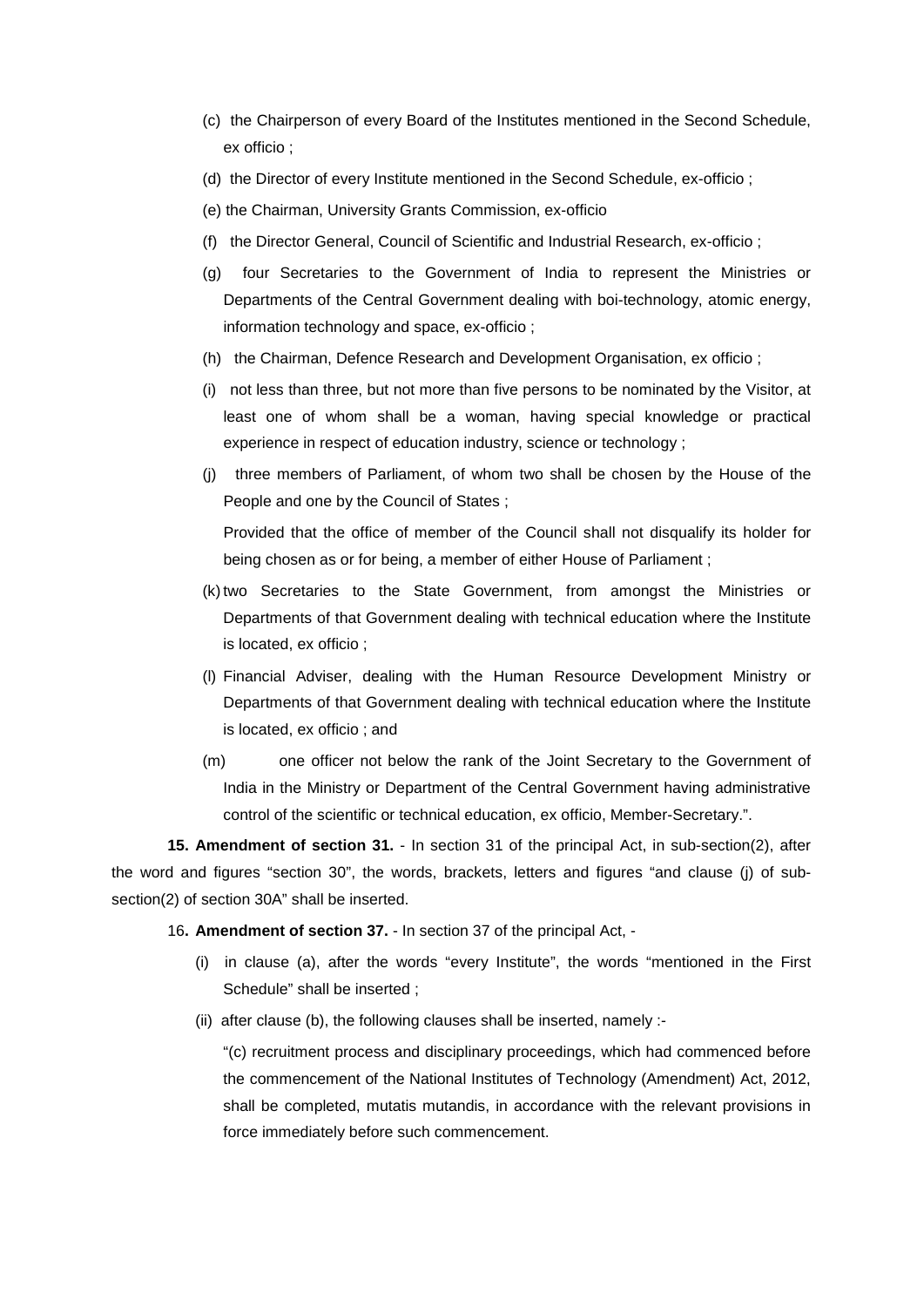Explanation,- Recruitment process for a post may be taken to have commenced from the date of publication of the advertisement inviting application for the post, and disciplinary proceedings against an employee of the Institute may be taken to have commenced on the date of issue of charge sheet for major penalty or show cause notice for minor penalty to such employee ;

(d) all matters, which are meant to be provided through Statutes and Ordinances under sections 25 and 27, respectively, shall, till such Statutes and Ordinances are made, be governed, mutatis mutandis, by the corresponding provisions in force immediately before the commencement of this Act."

**17. Transitional provisions in respect of Institutes of Second Schedule.** – Notwithstanding anything contained in this Act –

- (a) the Board of every Institute specified in the Second Schedule functioning as such immediately before the commencement of this Act shall continue to so function until a new Board is constituted for that Institute under this Act, but on the constitution of a new Board under this Act, members of the Board holding office before such constitution shall cease to hold office ;
- (b) every Senate constituted in relation to every Institute before the commencement of this Act shall be deemed to be the Senate constituted under this Act unless a Senate is constituted under this Act for that Institute but on the constitution of new Senate under this Act, members of the Senate holding office before such constitution shall cease to hold office.

**18. Power to remove difficulties.** (1) If any difficulty arises in giving effect to the provisions of the National Institutes of Technology (Amendment) Act, 2012, the Central Government may, by order published in the Official Gazette, make such provisions not inconsistent with the provisions of this Act as may appear to it to be necessary or expedient for removing the difficulty :

Provided that no such order shall be made after the expiry of a period of two years from the date of commencement of this Act.

(2) Every order made under this section shall, as soon as may be after it is made, be laid before each House of Parliament.

**19. Amendment of Schedule.** (1) The Schedule to the principal Act shall be numbered as the First Schedule and in the First Schedule as so numbered, after Sl No.20 and the entries relating thereto, the following shall be inserted, namely :-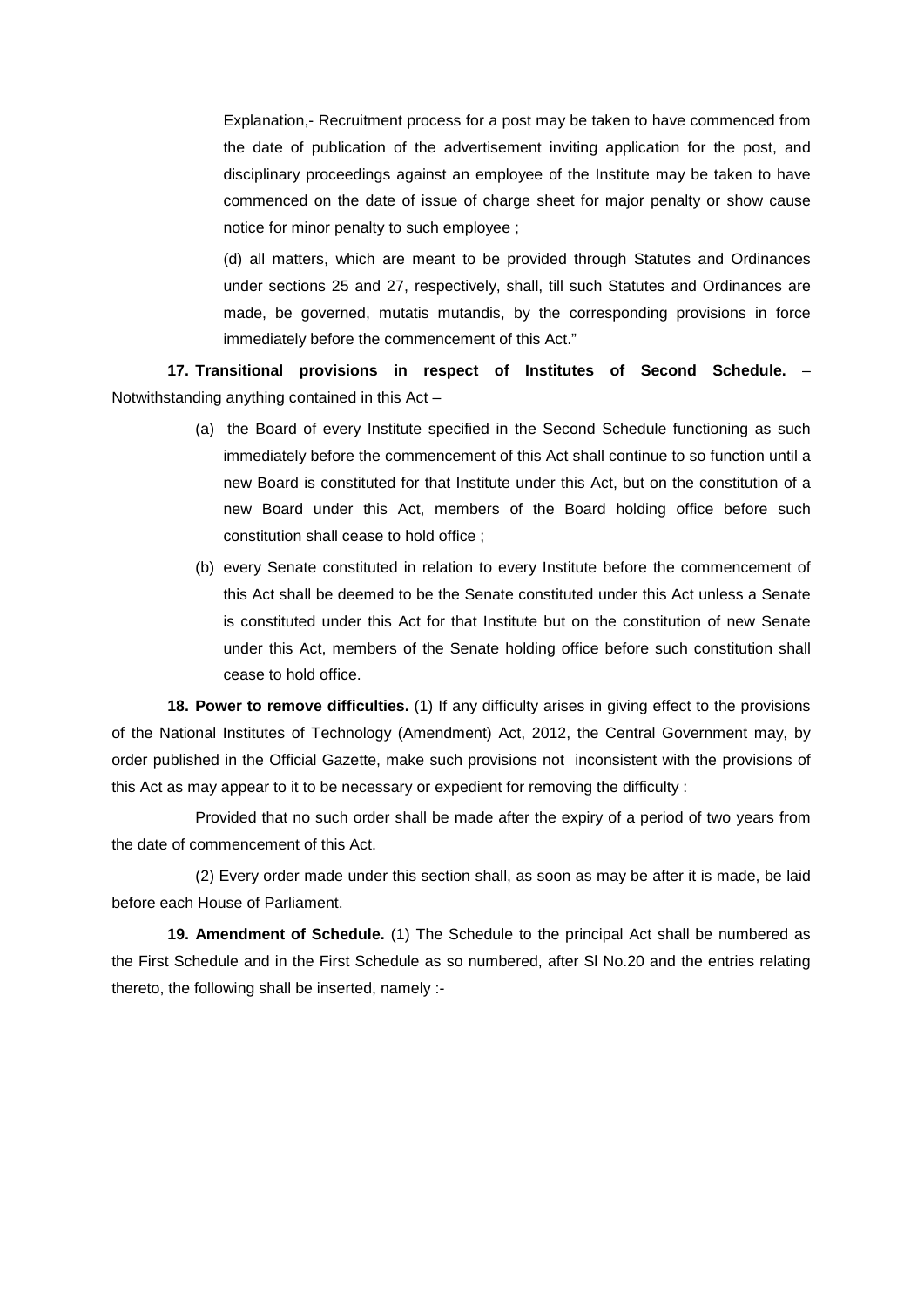| "21. | National Institute of Technology, Goa, Society  | National Institute of Technology, Goa.      |
|------|-------------------------------------------------|---------------------------------------------|
| 22.  | National Institute of Technology, Puducherry    | National Institute of Technology,           |
| 23.  | Society                                         | Puduchery                                   |
| 24.  | National Institute of Technology, Delhi Society | National Institute of Technology, Delhi.    |
|      | National Institute of Technology, Sumari        | National Institute of Technology,           |
| 25.  | (Srinagar), Uttarakhand Society                 | Uttarakhand                                 |
| 26.  | National Institute of Technology, Sohra         |                                             |
| 27.  | (Meghalaya) Society                             | National Institute of Technology,           |
| 28.  | National Institute of Technology, Mizoram       | Meghalaya                                   |
|      | Society                                         | National Institute of Technology, Mizoram.  |
| 29.  | National Institute of Technology, Manipur       | National Institute of Technology, Manipur   |
| 30   | Society                                         | National Institute of Technology, Nagaland  |
|      | National Institute of Technology, Nagaland      | National Institute of Technology, Arunachal |
|      | Society                                         | Pradesh                                     |
|      | National Institute of Technology, Arunachal     | National Institute of Technology, Sikkim    |
|      | <b>Pradesh Society</b>                          |                                             |
|      | National Institute of Technology, Sikkim        |                                             |

(2) After the First Schedule as so numbered, the following Schedule shall be inserted,

namely ;-

# **"THE SECOND SCHEDULE**

# **(See sections 3(g), (m), 4(1) and 11A)**

# **LIST OF INDIAN INSTITUTES OF SCIENCE EDUCATION RESEARCH**

| SI.            | <b>Society</b>                            | <b>Corresponding Institute</b>            |
|----------------|-------------------------------------------|-------------------------------------------|
| No.            |                                           |                                           |
| 1              | $\mathbf{2}$                              | 3                                         |
| 1.             | Indian Institute of Science Education and | Indian Institute of Science Education and |
|                | Research, Kolkata Society                 | Research, Kolkata                         |
| 2.             | Indian Institute of Science Education and |                                           |
|                | Research, Pune Society                    | Indian Institute of Science Education and |
| 3.             | Indian Institute of Science Education and | Research, Pune                            |
|                | Research, Mohali Society                  |                                           |
| $\mathbf{4}$ . | Indian Institute of Science Education and | Indian Institute of Science Education and |
|                | Research, Bhopal Society                  | Research, Mohali                          |
|                | Indian Institute of Science Education and |                                           |
| 5.             | Research,                                 | Indian Institute of Science Education and |
|                | Thiruvananthapuram Society                | Research, Bhopal                          |
|                |                                           |                                           |